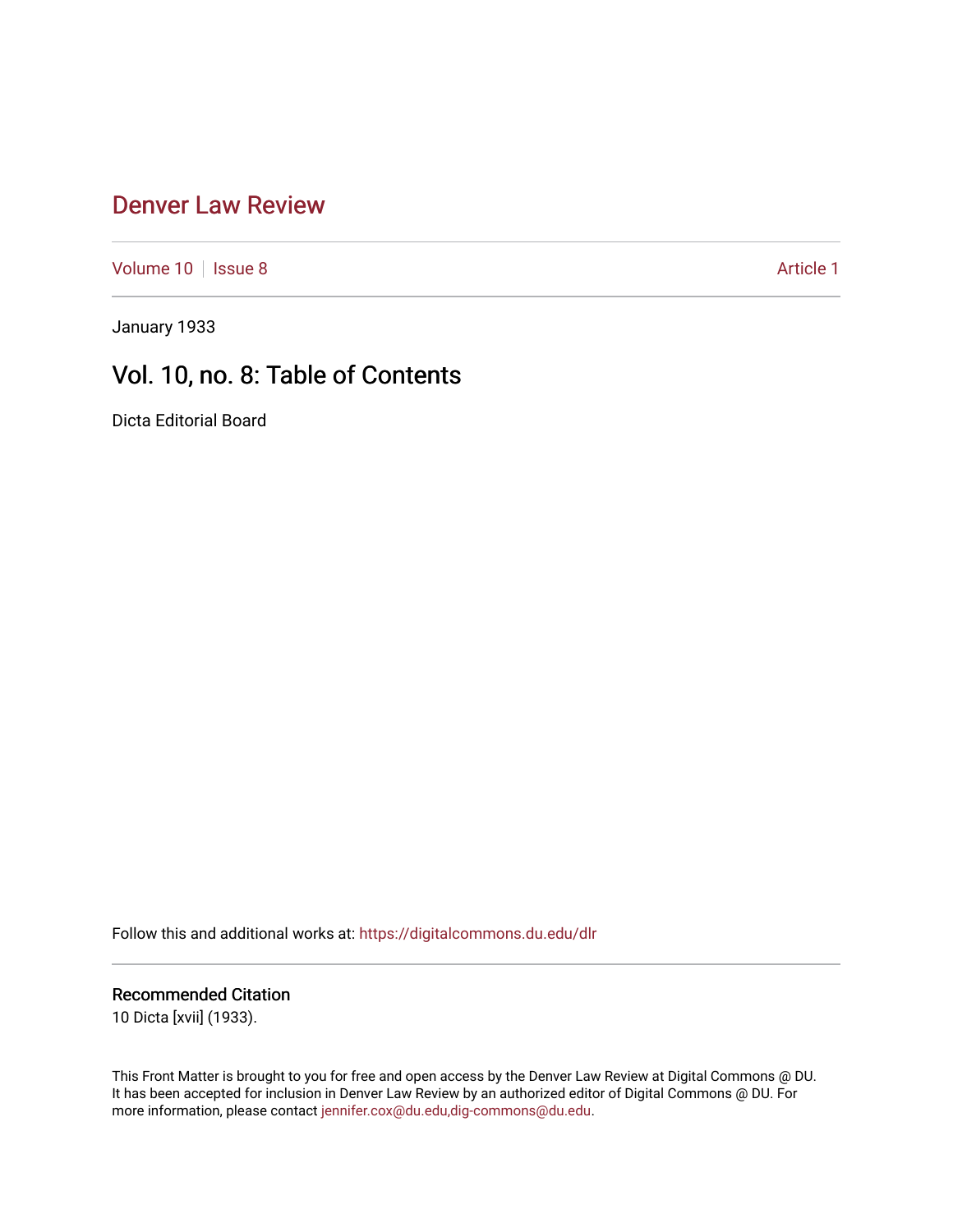**DICTA**



### 20 cents a copy **\$1.75** a year

#### JUNE, 1933

| Dicta Observes 223                                     |  |  |  |
|--------------------------------------------------------|--|--|--|
| Recent Bar Examination Results 224                     |  |  |  |
| The Ideal Element in Law 225<br><b>By Roscoe Pound</b> |  |  |  |
| Dictaphun 239                                          |  |  |  |
| Supreme Court Decisions 241                            |  |  |  |

Published monthly **by** the Denver Bar Association and devoted to the interests of the Association.

*Address all communications concerning:*

Editorial Matters, to Dicta, Louis A. Hellerstein, Editor-in-Chief, 1020 University **Bldg.,** Denver, Colo.

Advertising, to Dicta, Sydney H. Grossman, Business Manager, 618 Symes **Bldg.,** Denver, Colo.

Subscriptions, to Dicta, John **A.** Carroll, Secretary Denver Bar Association, 1022 Midland Savings Bldg., Denver, **Colo.**

*Member of Colorado Press Association*